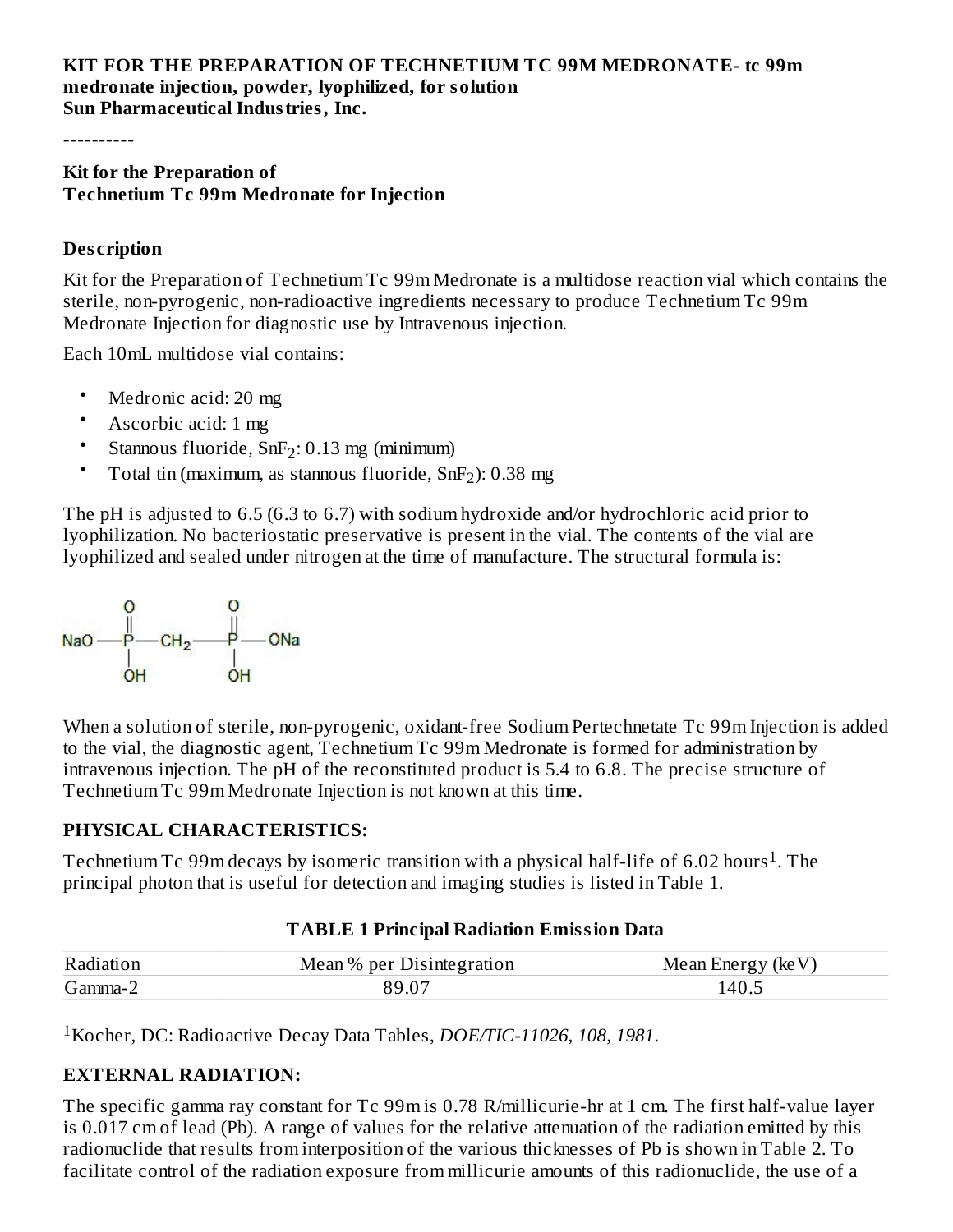0.25 cm thickness of Pb will attenuate the radiation emitted by a factor of about 1,000.

| <b>Shield Thickness (Pb) cm</b> | <b>Coefficient of Attenuation</b> |
|---------------------------------|-----------------------------------|
| 0.017                           | 0.5                               |
| 0.08                            | $10^{-1}$                         |
| 0.16                            | $10^{-2}$                         |
| 0.25                            | $10^{-3}$                         |
| 0.33                            | $10^{-4}$                         |

**TABLE 2 Radiation Attenuation by Lead Shielding**

To correct for physical decay of this radionuclide, the fractions that remain at selected intervals after the time of calibration are shown in Table 3.

| <b>Hours</b> | <b>Fraction Remaining</b> |    | <b>Fraction Remaining</b> |
|--------------|---------------------------|----|---------------------------|
| $0*$         | 1.000                     |    | 0.447                     |
|              | 0.891                     | 8  | 0.398                     |
|              | 0.794                     | 9  | 0.355                     |
| 3            | 0.708                     | 10 | 0.316                     |
| 4            | 0.631                     | 11 | 0.282                     |
| 5            | 0.562                     | 12 | 0.251                     |
| 6            | 0.501                     |    |                           |

**TABLE 3 Physical Decay Chart: Tc 99m, Half-Life 6.02 Hours**

\* Calibration Time

# **CLINICAL PHARMACOLOGY:**

During the initial 24 hours following intravenous injection of Technetium Tc 99m Medronate, about 50% of each dose is retained in the skeleton, and about 50% is excreted in the urine. Upon intravenous injection, Technetium Tc 99m Medronate exhibits a specific affinity for areas of altered osteogenesis. In humans, blood levels fall to 4 to 10% of the injected dose by two hours post-injection and to 3 to 5% by three hours.

Uptake of Technetium Tc 99m Medronate Injection in bone appears to be related to osteogenic activity and to skeletal blood perfusion. The deposition in the skeleton is bilaterally symmetrical, with increased accumulation in the axial structure as compared to the appendicular skeleton. There is increased activity in the distal aspect on long bones as compared to the diaphyses.

# **INDICATIONS AND USAGE:**

Technetium Tc 99m Medronate Injection may be used as a bone imaging agent to delineate areas of altered osteogenesis.

# **CONTRAINDICATIONS:**

None known.

### **WARNINGS:**

This class of compounds is known to complex cations such as calcium. Particular caution should be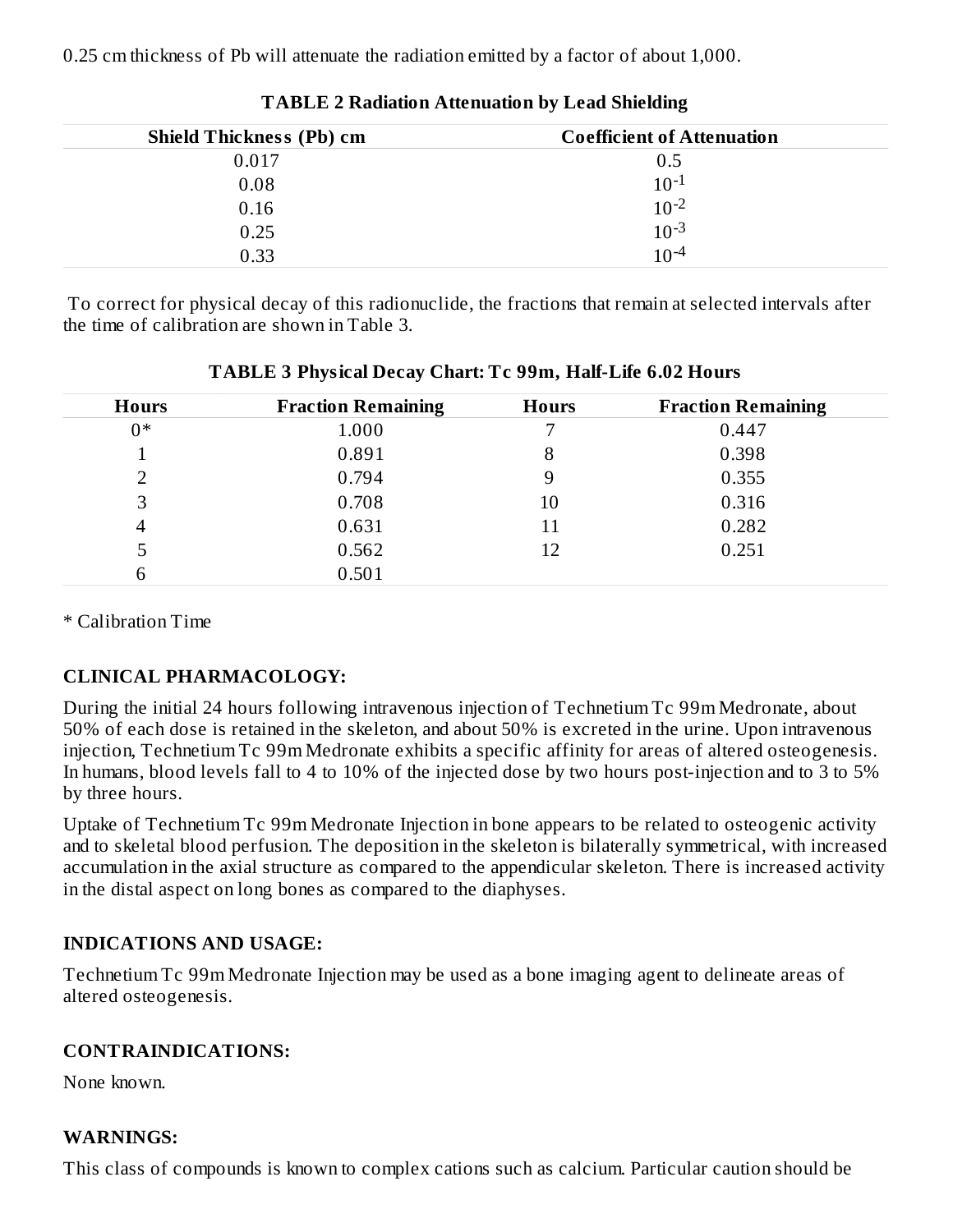used with patients who have, or may be predisposed to hypocalcemia (i.e., alkalosis).

Preliminary reports indicate impairment of brain scans using Sodium Pertechnetate Tc 99m Injection which have been preceded by a bone scan using an agent containing stannous ions. The impairment may result in false-positive or false-negative brain scans. It is recommended, where feasible, that brain scans precede bone imaging procedures. Alternatively, a brain imaging agent such as Technetium Tc 99m Pentetate Injection may be employed.

### **PRECAUTIONS:**

### **General**

Contents of the vial are intended only for use in the preparation of Technetium Tc 99m Medronate Injection and are **NOT** to be administered directly to the patient.

Technetium Tc 99m Medronate Injection as well as other radioactive drugs must be handled with care, and appropriate safety measures should be used to minimize radiation exposure to the patient and clinical personnel consistent with proper patient management.

To minimize radiation dose to the bladder, the patients should be encouraged to drink fluids and to void immediately before the examination and as often thereafter as possible for the next 4 to 6 hours.

Technetium Tc 99m Medronate Injection should be formulated within six (6) hours prior to clinical use. Optimal imaging results are obtained 1 to 4 hours after administration.

The finding of an abnormal concentration of radioactivity implies the existence of underlying pathology, but further study is required to distinguish benign from malignant lesions.

The image quality may be adversely affected by obesity, old age, or impaired renal function.

The components of the kit are sterile and non-pyrogenic. It is essential to follow directions carefully and to adhere to strict aseptic procedures during preparation. Technetium Tc 99m labeling reactions involved depend on maintaining the stannous ion in the reduced state. Hence, Sodium Pertechnetate Tc 99m Injection containing oxidants should not be used.

The preparation contains no bacteriostatic preservative. Technetium Tc 99m Medronate Injection should be stored at 20-25ºC (68-77ºF) and discarded 6 hours after reconstitution. The solution should not be used if the contents are cloudy.

Vials are sealed under nitrogen: air or oxygen is harmful to the contents of the vials and the vials should not be vented.

The components of the Kit for the Preparation of Technetium Tc 99m Medronate for Injection are supplied sterile and non-pyrogenic. Aseptic procedures normally employed in making additions and withdrawals for sterile, non-pyrogenic containers should be used during addition of the pertechnetate solution and the withdrawal of doses for patient administration. Shielding should be utilized when preparing Technetium Tc 99m Medronate Injection.

No special handling is required for the non-radioactive drug product.

Radiopharmaceuticals should be used only by physicians who are qualified by training and experience in the safe use and handling of radionuclides, and whose experience and training have been approved by the appropriate government agency authorized to license the use of radionuclides.

### **Carcinogenesis, Mutagenesis, Impairment of Fertility**

No long-term animal studies have been performed to evaluate carcinogenic potential or whether Technetium Tc 99m Medronate Injection affects fertility in males or females. Mutagenesis studies have not been conducted.

### **Pregnancy**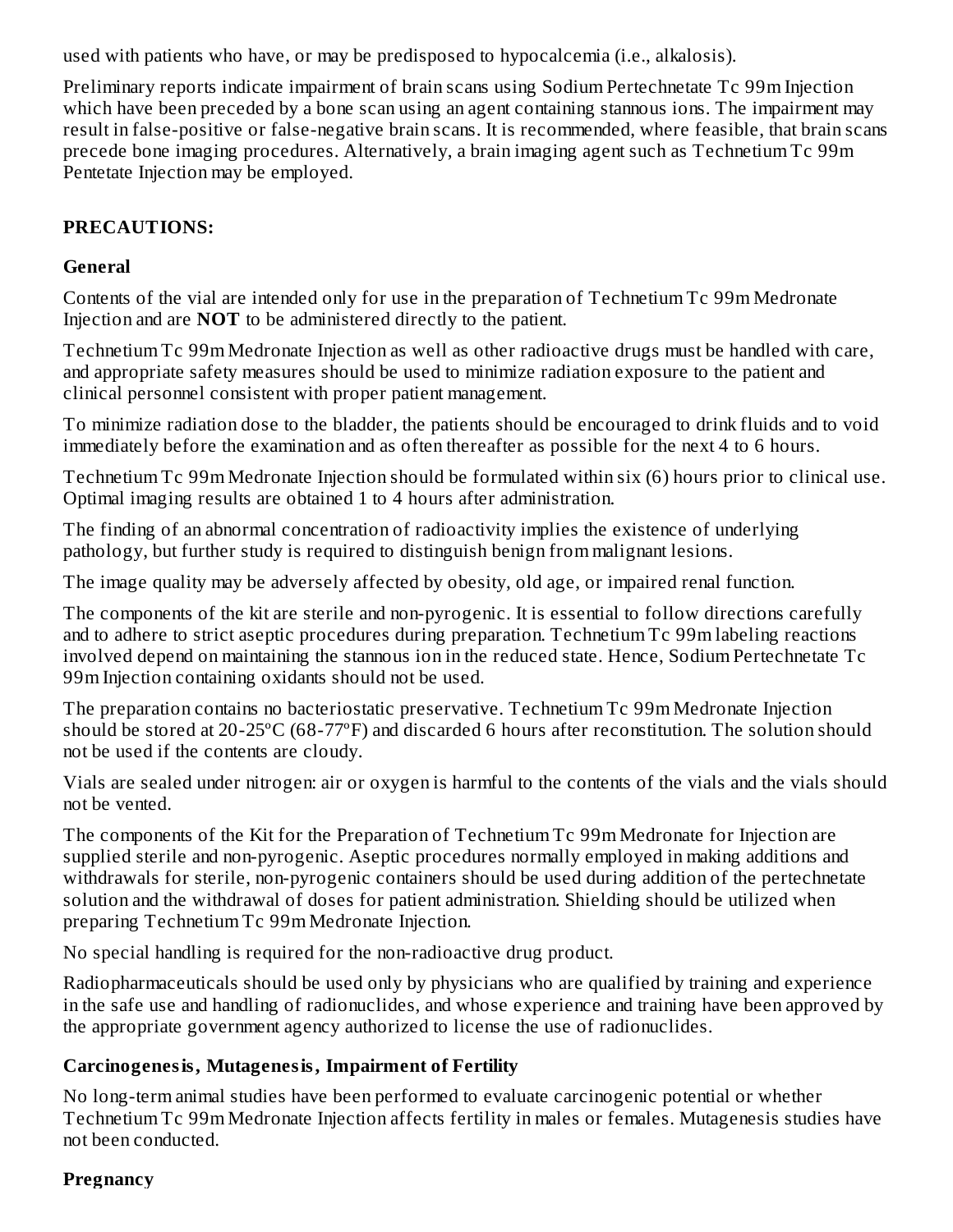Animal reproduction and teratogenicity studies have not been conducted on Technetium Tc 99m Medronate Injection. It is also not known whether Technetium Tc 99m Medronate Injection can cause fetal harm when administered to a pregnant woman or can affect reproductive capacity. Technetium Tc 99m Medronate Injection should be given to a pregnant woman only if clearly needed.

Ideally, examinations using radiopharmaceuticals, especially those elective in nature, on a woman of childbearing capability, should be performed during the first few (approximately 10) days following the onset of menses.

#### **Nursing mothers**

**Pregnancy**

Technetium Tc 99m Medronate Injection is excreted in human milk during lactation; therefore, formula feeding should be substituted for breast feeding.

### **Pediatric Us e**

Safety and effectiveness in pediatric subjects have not been established.

### **ADVERSE REACTIONS:**

Several adverse reactions due to Technetium Tc 99m Medronate Injection have been reported. These were usually hypersensitivity reactions characterized by itching, various skin rashes, hypotension, chills, nausea, and vomiting. There have also been rare cases of dizziness and asthenia associated with the use of Technetium Tc 99m Medronate.

# **DOSAGES AND ADMINISTRATION:**

Shielding should be utilized when preparing Technetium Tc 99m Medronate Injection.

After preparation with oxidant-free Sodium Pertechnetate Tc 99m Injection, the suggested dose range of Technetium Tc 99m Medronate Injection in the average ADULT patient (70 kg.) is:

- 370-740 megabecquerels: (10-20 millicuries) given intravenously.
- Imaging is optimal at 1 to 4 hours post Injection.

Parenteral drug products should be inspected visually for particulate matter and discoloration prior to administration whenever solution and container permit.

The patient dose should be measured by a suitable radioactivity calibration system immediately prior to administration.

# **Radiation Dosimetry**

The effective half-life was assumed to be the physical half-life for all calculated values. The estimated radiation absorbed doses to an average ADULT patient (70 kg) from an intravenous injection of a maximum of 740 megabecquerels (20 millicuries) of Technetium Tc 99m Medronate Injection are shown in Table 4.

| Organ             | (MGy/740 MBq) | (Rads / 20 mCi) |
|-------------------|---------------|-----------------|
| <b>Total Body</b> | 1.3           | 0.13            |
| Bone Total        | 7.0           | 0.70            |
| Red Marrow        | 5.6           | 0.56            |
| Kidneys           | 8.0           | 0.80            |
| Liver             | 0.6           | 0.06            |

### **TABLE 4 Estimated Absorbed Radiation Dos e Technetium Tc 99m Medronate 2**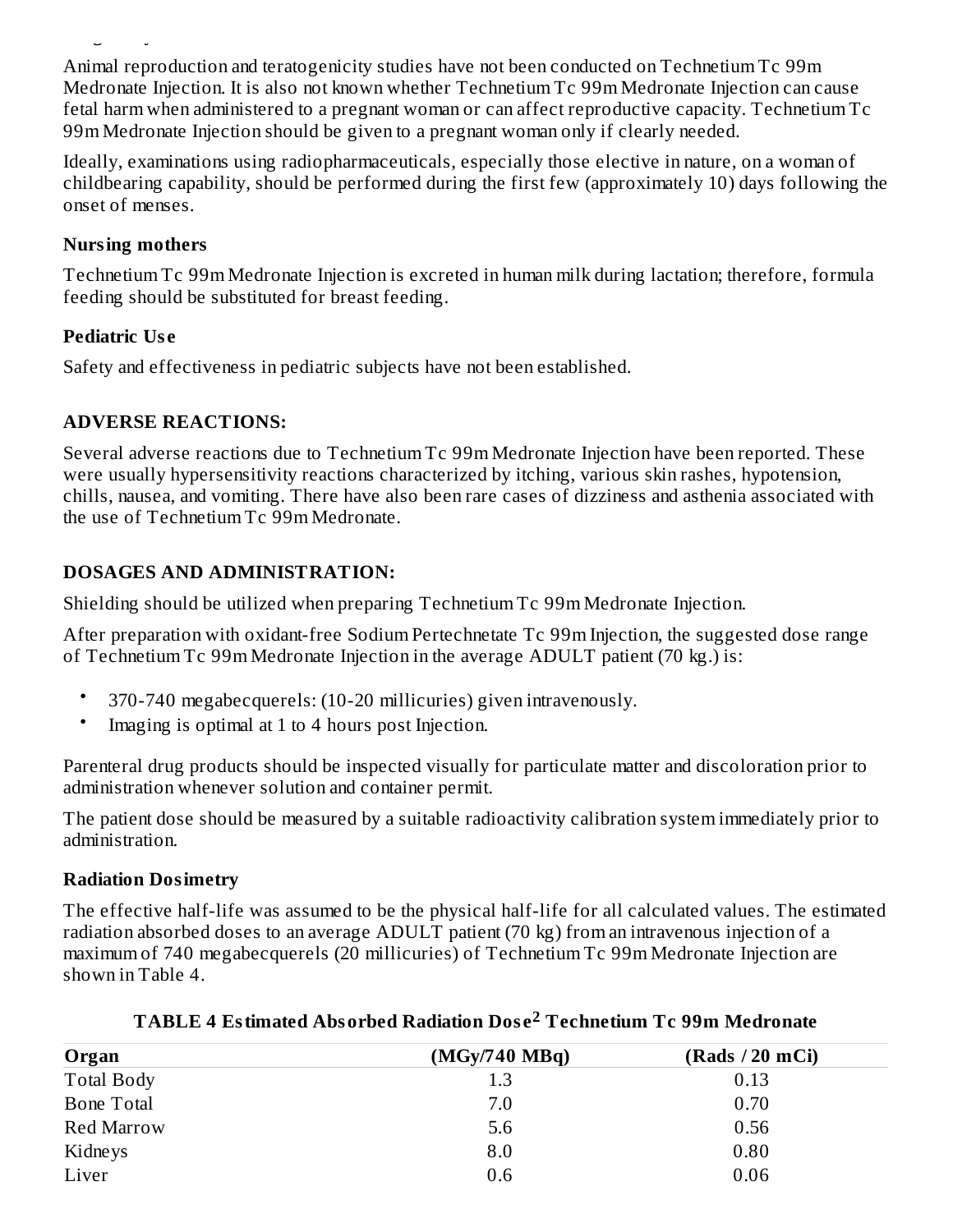| Bladder Wall  | 2 hour void   | 26  | 2.60 |
|---------------|---------------|-----|------|
|               | 4.8 hour void | 62  | 6.20 |
| Ovaries       | 2 hour void   | 2.4 | 0.24 |
|               | 4.8 hour void | 3.4 | 0.34 |
| <b>Testes</b> | 2 hour void   | 1.6 | 0.16 |
|               | 4.8 hour void | 2.2 | 0.22 |

 $2$ Method of calculation: "S" Absorbed Dose Per Unit Cumulated Activity for Selected Radionuclides and Organs, MIRD Pamphlet No 11 (1975)

#### **HOW SUPPLIED:**

Kit for the Preparation of Technetium Tc 99m Medronate Injection is supplied in kits of five (5) or thirty (30) sterile, non-pyrogenic vials. Each 10 mL multidose vial contains 20 mg medronic acid, 1 mg ascorbic acid, 0.13 mg minimum stannous fluoride (SnF<sub>2</sub>) and 0.38 mg maximum total tin, as stannous fluoride, SnF $_{\rm 2}$  in lyophilized form. The pH is adjusted with sodium hydroxide and/or hydrochloric acid prior to lyophilization. The vial does not contain a preservative. The contents of the vial are lyophilized and sealed under nitrogen at the time of manufacture. The pH of the reconstituted product is 5.4 to 6.8.

#### **Kit Contents**

Included in each five (5) vial kit is one (1) package insert and ten (10) radiation labels. Included in each thirty (30) vial kit is one (1) package insert and sixty (60) radiation labels.

#### **Storage**

Store the product as supplied at 20-25°C (68-77°F) [See USP]. After reconstitution store at 20-25°C (68-77°F) [See USP] **(s ee DOSAGE AND ADMINISTRATION).**

#### **DIRECTIONS FOR PREPARATION OF TECHNETIUM Tc 99m MEDRONATE INJECTION:**

#### **Procedural Precautions**

The lyophilized powder in the reaction vial is sterile and non-pyrogenic and does not contain a preservative. Shielded syringes and aseptic procedures normally employed in making additions and withdrawals from sterile, non-pyrogenic containers should be used during addition of pertechnetate solution to the reaction vial and the withdrawal of doses for patient administration.

If sodium pertechnetate Tc 99m must be diluted prior to injection into the reaction vial, only Sodium Chloride Injection USP 0.9% (without preservatives) should be used.

Technetium Tc 99m Medronate Injection is prepared from Kit for the Preparation of Technetium Tc 99m Medronate for Injection by the following aseptic procedure:

- 1. Waterproof gloves should be worn during the preparation procedure. Remove the plastic disk from the vial and swab the top of the vial closure with alcohol to sanitize the surface.
- 2. Complete the radiation label and affix to the vial. Place the reaction vial in a suitable radiation shield.
- 3. With a sterile, shielded syringe aseptically obtain 0.5-5 mL, of a suitable, oxidant-free, sterile, non-pyrogenic Sodium Pertechnetate Tc 99m Injection containing no more than 18.5 gigabecquerels (500 millicuries). Aseptically add the Sodium Pertechnetate Tc 99m Injection to the vial. Be sure to maintain a nitrogen atmosphere in the vial by not introducing air during reconstitution.
- 4. Swirl the contents of the vial for one minute, and let stand for at least 10 minutes.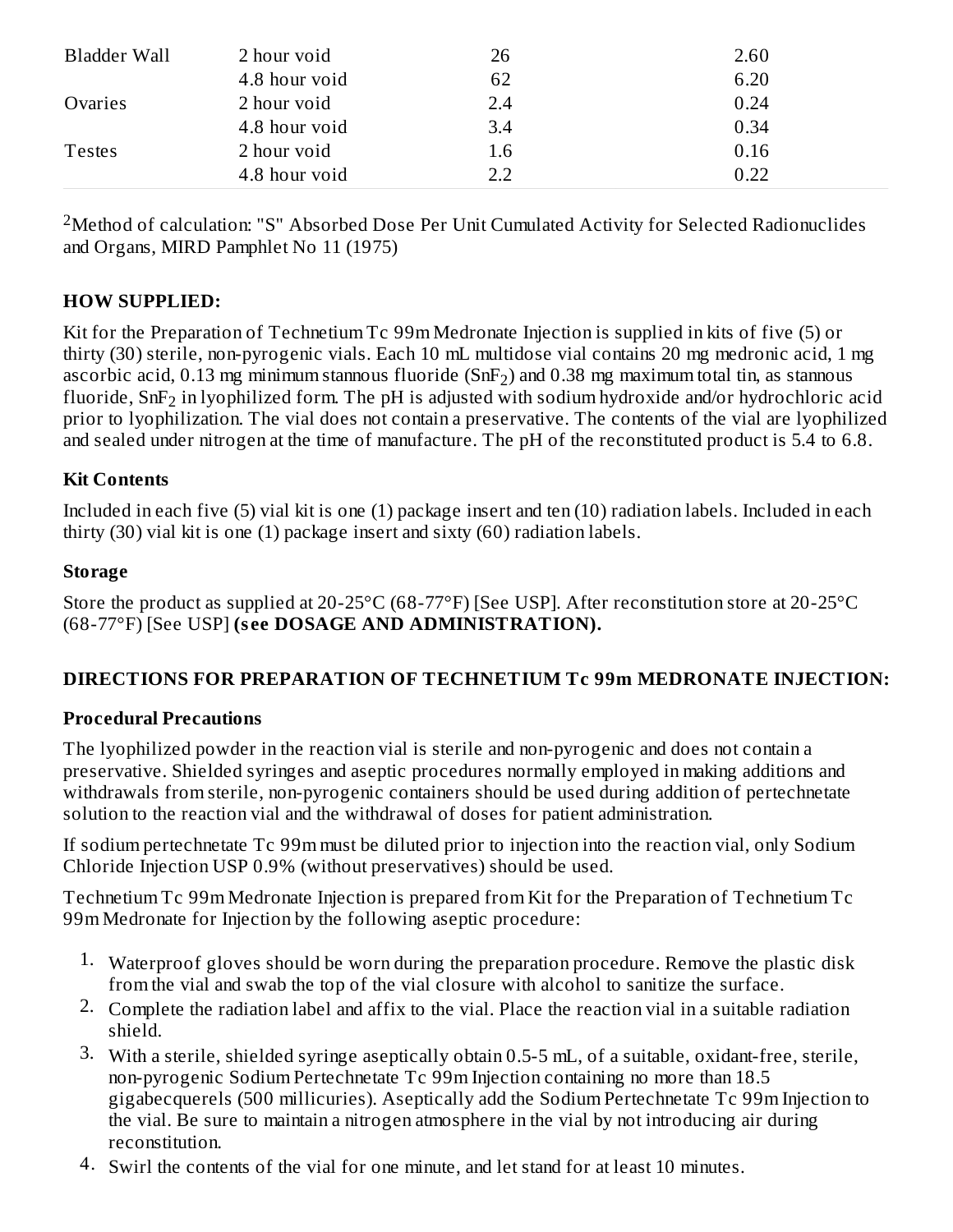- 5. Record time and date of preparation.
- 6. The radiochemical purity of the prepared radiopharmaceutical should be checked prior to patient administration.
- 7. Examine vial contents for particulates and discoloration prior to injection. Do not use if solution is cloudy.
- 8. Withdrawals for administration must be made aseptically using a sterile shielded syringe and needle. Since the vials contain nitrogen to prevent oxidation of the complex, the vials should not be vented. If repeated withdrawals are made from a vial, the replacement of contents with air should be minimized.
- 9. Use within six (6) hours of preparation. For optimum results, this time should be minimized. The vial contains no bacteriostatic preservative. After reconstitution store at 20-25°C (68-77°F) [See USP].
- 10. The patient dose should be measured by a suitable radioactivity calibration system immediately prior to administration.

NDC# 045567-0040-1 (5 vial pack)

NDC# 045567-0040-2 (30 vial pack)

This reagent kit for the preparation of a radiopharmaceutical is approved for use by persons licensed pursuant to Section 120.547, Code of Massachusetts Regulation 105, or under equivalent license of the U.S. Nuclear Regulatory Commission or an Agreement State.

PL-000007

Rev 1.1

Mar 2020

Manufactured By:

#### **Sun Pharmaceutical Industries, Inc.**

Billerica, MA 01821

1-800-221-7554

(For International, call 781-275-7120)

#### **PACKAGE LABEL - PRINCIPAL DISPLAY PANEL - 5 VIAL CONTAINER**

**NDC** 045567-0040-1

Sun Pharmaceutical Industries, Inc.

#### **Kit for the Preparation of Technetium Tc99m Medronate for Injection**

Rx Only

STERILE

DIAGNOSTIC

MULTIDOSE

#### NON-PYROGENIC

Each 10mL multidose reaction vial contains: 20 mg medronic acid; 1 mg ascorbic acid; 0.13mg (minimum) stannous fluoride; 0.38 mg total tin (maximum, as stannous fluoride) in lyophilized form. The pH is adjusted to 6.5 (6.3 - 6.7) with NaOH and/or HCI prior to lyophilization. Sealed under nitrogen. The recommended adult dose is 370 - 740 megabecquerels (10-20 millicuries). Refer to the package insert for directions for use.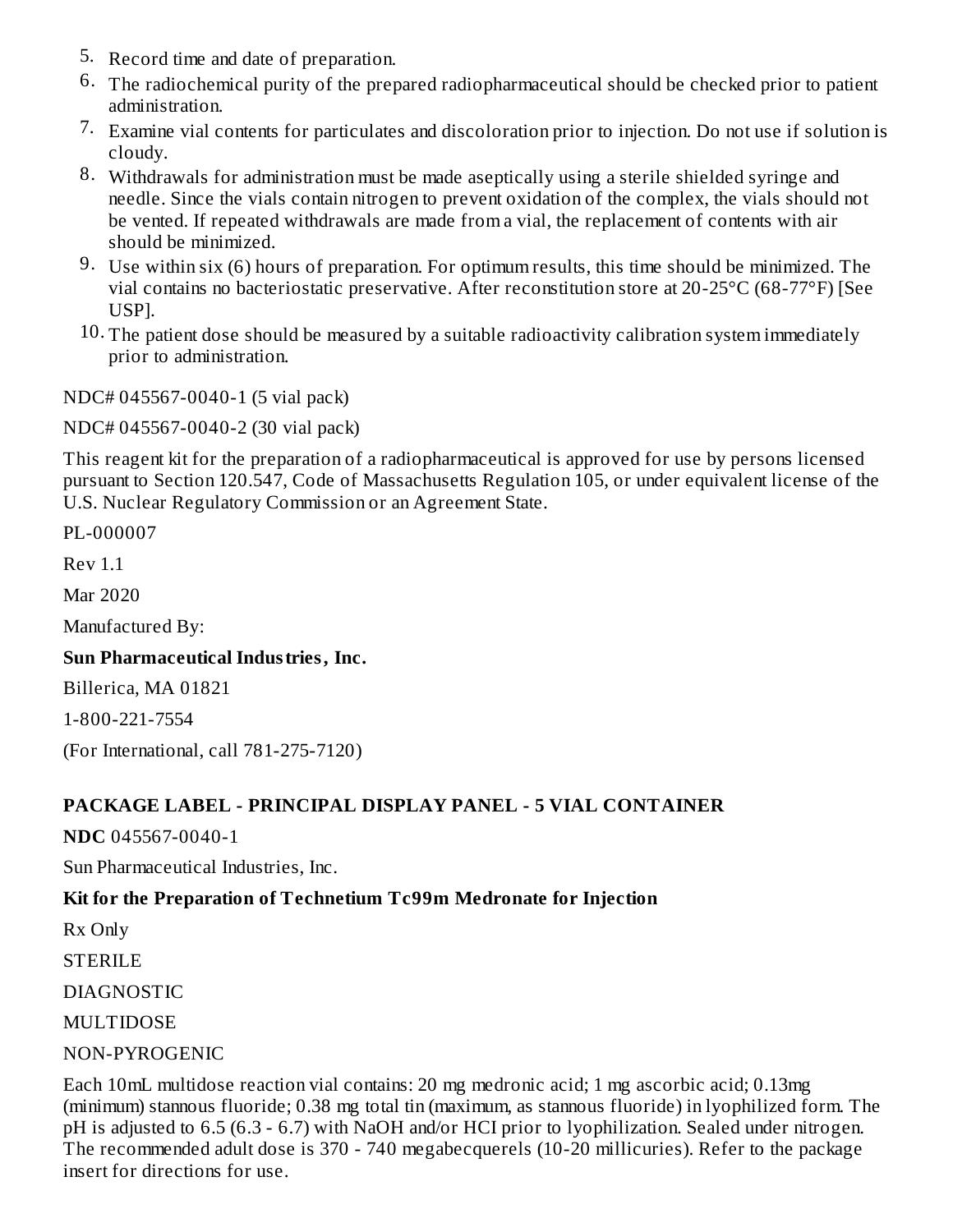CONTAINS NO BACTERIOSTATIC PRESERVATIVE. FOR INTRAVENOUS USE ONLY AFTER LABELING WITH OXIDANT-FREE TECHNETIUM Tc99m. After labeling with Technetium Tc99m, store at 20-25°C (68-77°F), see USP. Use within 6 hours after reconstitution.

### **10 mL**

Manufactured By:

Sun Pharmaceutical Industries, Inc.

Billerica, MA 01821

PL-000008

Rev 0.2

Mar 2020



# **PACKAGE LABEL - PRINCIPAL DISPLAY PANEL - 5 VIAL CARTON**

**NDC** 045567-0040-1

Sun Pharmaceutical Industries, Inc.

# **Kit for the Preparation of Technetium Tc99m Medronate for Injection**

Rx Only

STERILE

DIAGNOSTIC

MULTIDOSE

NON-PYROGENIC

# **CONTENTS:**

1 Package insert, 10 radiation labels and 5 reaction vials. Each 10 mL multidose reaction vial contains: 20 mg medronic acid; 1 mg ascorbic acid, 0.13 mg (minimum) stannous fluoride; 0.38 mg total tin (maximum, as stannous fluoride) in lyophilized form. The pH is adjusted to 6.5 (6.3-6.7) with NaOH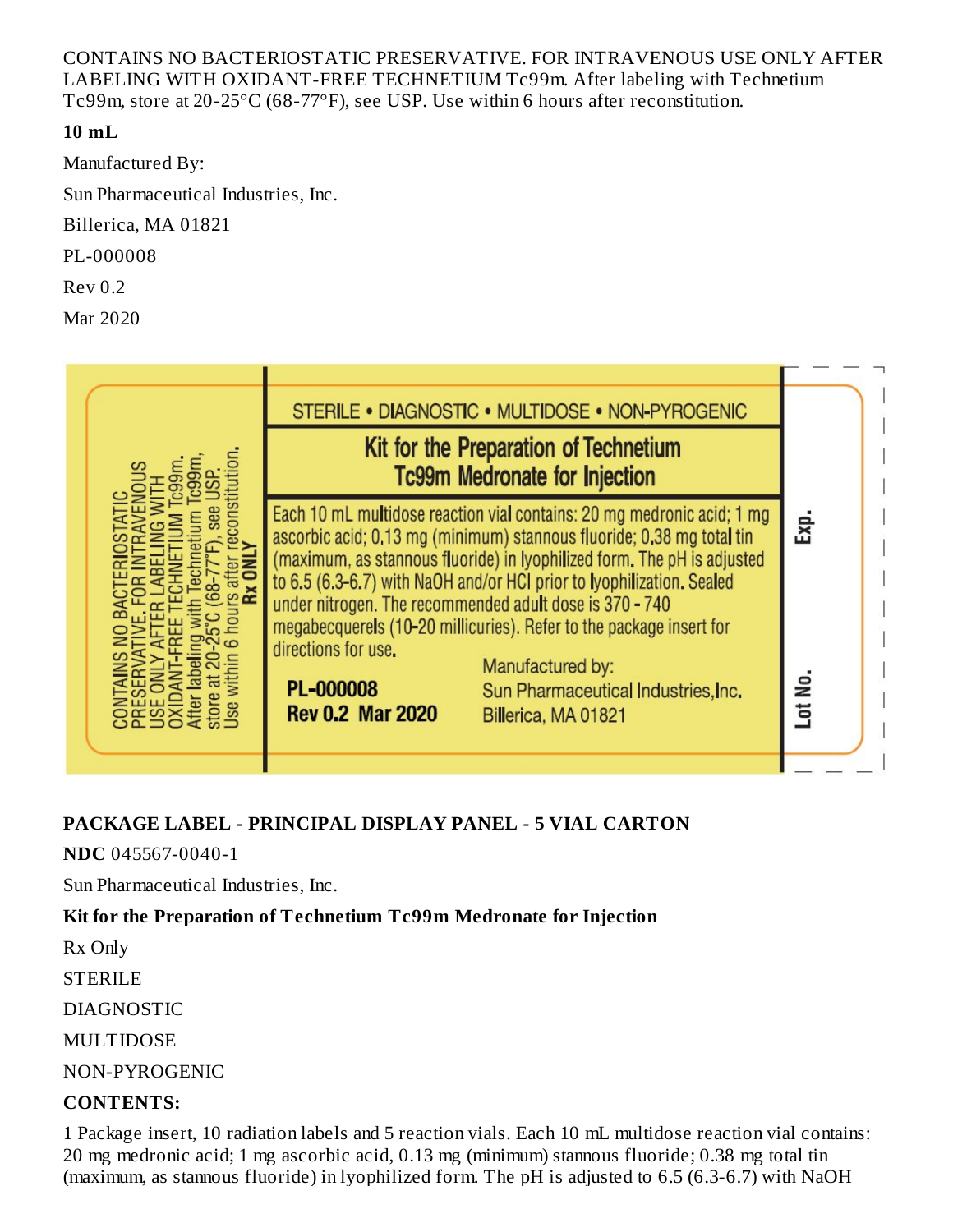and/or HCI prior to lyophilization. Sealed under nitrogen. Contains no bacteriostatic preservative. For intravenous use only after labeling with oxidant-free Technetium Tc 99m. Do not use if solution is cloudy.

# **Store as packaged at 20-25°C (68-77°F), s ee USP**

## **IMPORTANT:**

Read the enclosed package insert for full information on preparation, use and directions.

Store reconstituted vials at 20-25°C (68-77°F), see USP. Use within 6 hours after reconstitution.

The recommended adult dose is 370-740 megabecquerels (10-20 millicuries).

Manufactured By:

Sun Pharmaceutical Industries, Inc.

Billerica, MA 01821

PL-000010

Rev 0.3

Mar 2020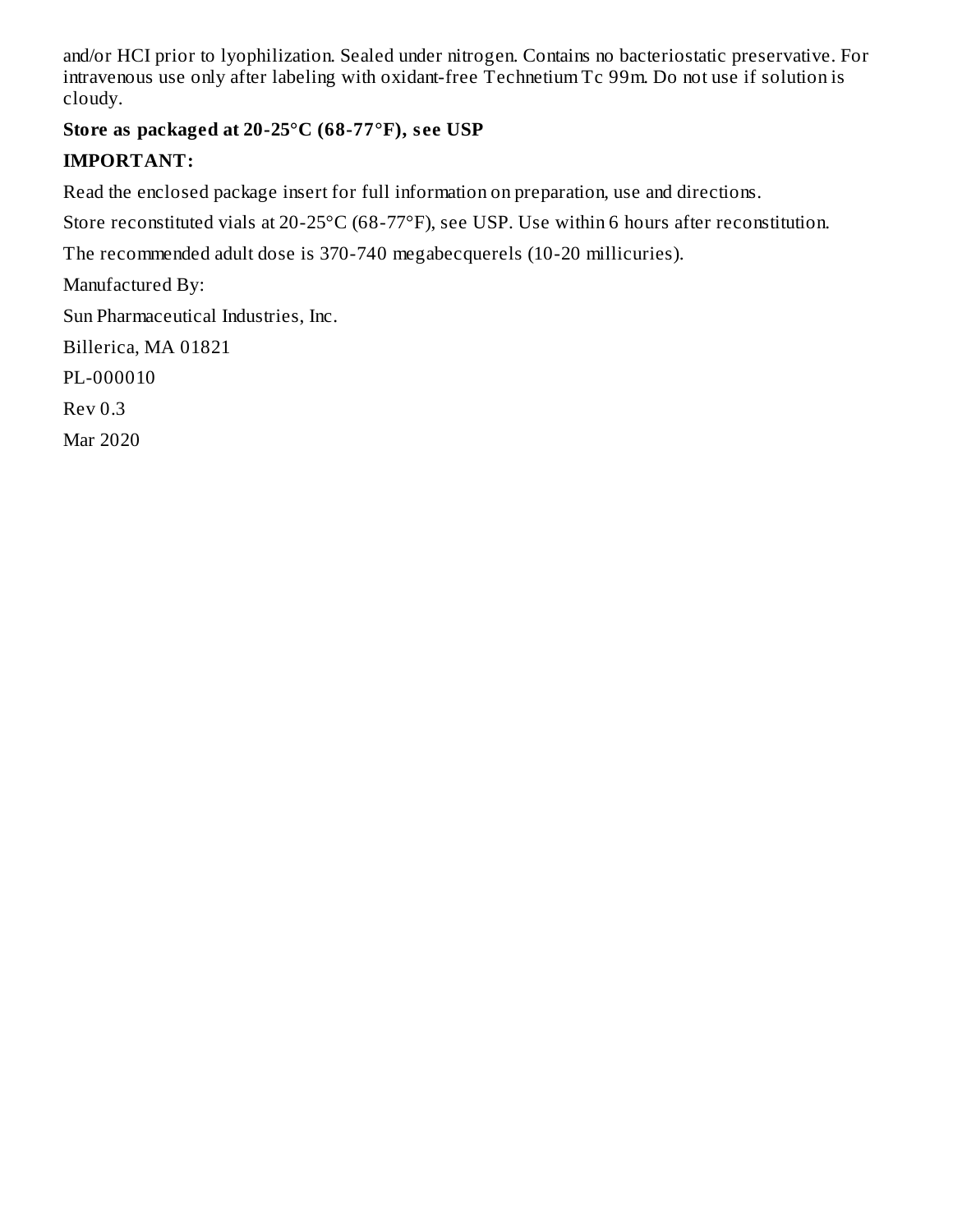

#### **PACKAGE LABEL - PRINCIPAL DISPLAY PANEL - 30 VIAL CONTAINER**

**NDC** 045567-0040-2

Sun Pharmaceutical Industries, Inc.

#### **Kit for the Preparation of Technetium Tc99m Medronate for Injection**

Rx Only

STERILE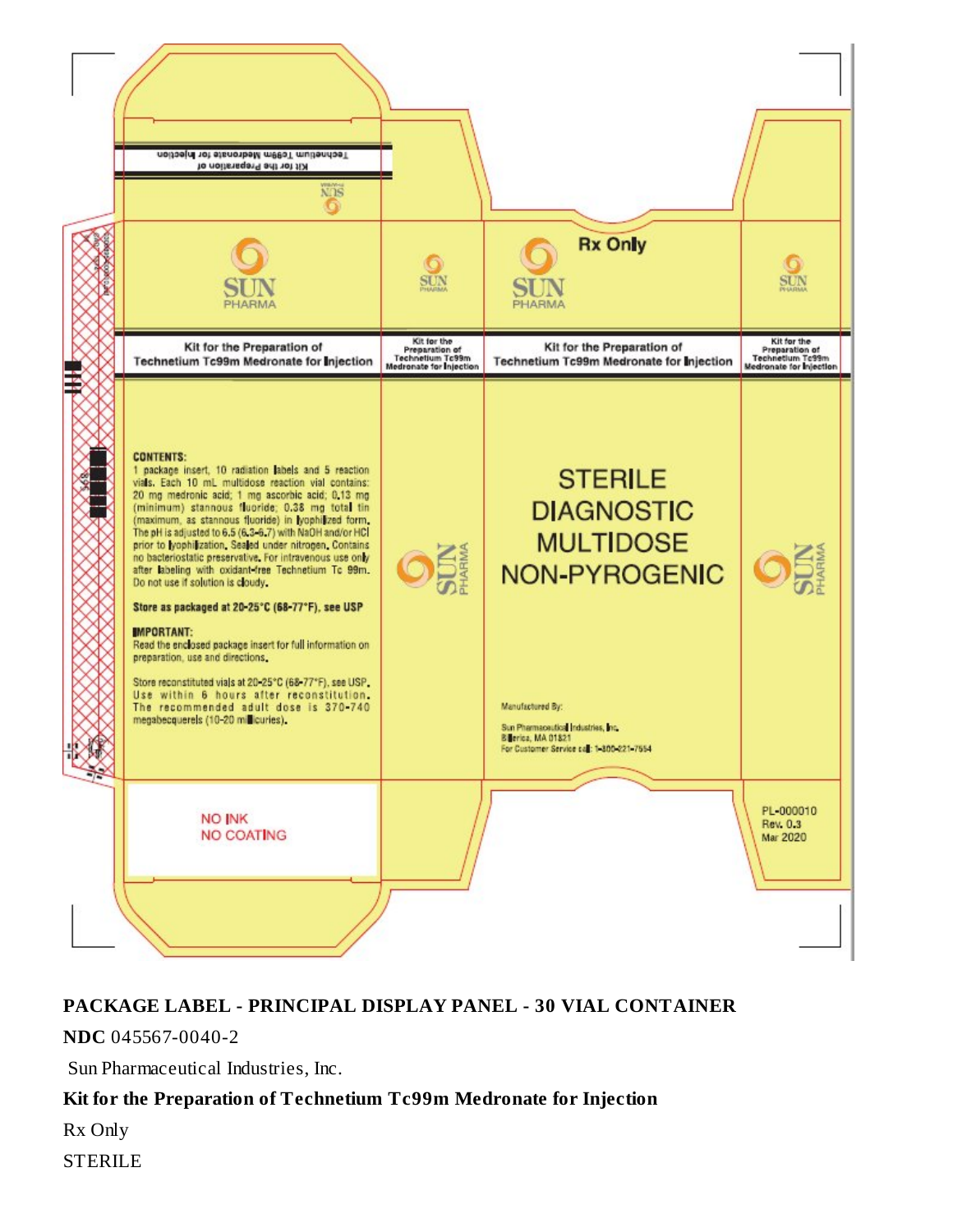### DIAGNOSTIC

MULTIDOSE

NON-PYROGENIC

Each 10mL multidose reaction vial contains: 20 mg medronic acid; 1 mg ascorbic acid; 0.13mg (minimum) stannous fluoride; 0.38 mg total tin (maximum, as stannous fluoride) in lyophilized form. The pH is adjusted to 6.5 (6.3 - 6.7) with NaOH and/or HCI prior to lyophilization. Sealed under nitrogen. The recommended adult dose is 370 - 740 megabecquerels (10-20 millicuries). Refer to the package insert for directions for use.

CONTAINS NO BACTERIOSTATIC PRESERVATIVE. FOR INTRAVENOUS USE ONLY AFTER LABELING WITH OXIDANT-FREE TECHNETIUM Tc99m. After labeling with Technetium Tc99m, store at 20-25°C (68-77°F), see USP. Use within 6 hours after reconstitution.

**10 mL**

Manufactured By:

Sun Pharmaceutical Industries, Inc.

Billerica, MA 01821

PL-000008

Rev 0.2

Mar 2020

|                                                                    | STERILE . DIAGNOSTIC . MULTIDOSE . NON-PYROGENIC<br>Kit for the Preparation of Technetium<br><b>Tc99m Medronate for Injection</b>                                                                                                                                                                                                                                                                                                                                                                                       |                 |
|--------------------------------------------------------------------|-------------------------------------------------------------------------------------------------------------------------------------------------------------------------------------------------------------------------------------------------------------------------------------------------------------------------------------------------------------------------------------------------------------------------------------------------------------------------------------------------------------------------|-----------------|
| directions for use.<br><b>PL-000008</b><br><b>Rev 0.2 Mar 2020</b> | Each 10 mL multidose reaction vial contains: 20 mg medronic acid; 1 mg<br>ascorbic acid; 0.13 mg (minimum) stannous fluoride; 0.38 mg total tin<br>(maximum, as stannous fluoride) in lyophilized form. The pH is adjusted<br>to 6.5 (6.3-6.7) with NaOH and/or HCI prior to Iyophilization. Sealed<br>under nitrogen. The recommended adult dose is 370 - 740<br>megabecquerels (10-20 millicuries). Refer to the package insert for<br>Manufactured by:<br>Sun Pharmaceutical Industries, Inc.<br>Billerica, MA 01821 | Εxρ.<br>Lot No. |

# **PACKAGE LABEL - PRINCIPAL DISPLAY PANEL - 30 VIAL CARTON**

**NDC** 045567-0040-2

Sun Pharmaceutical Industries, Inc.

### **Kit for the Preparation of Technetium Tc99m Medronate for Injection**

Rx Only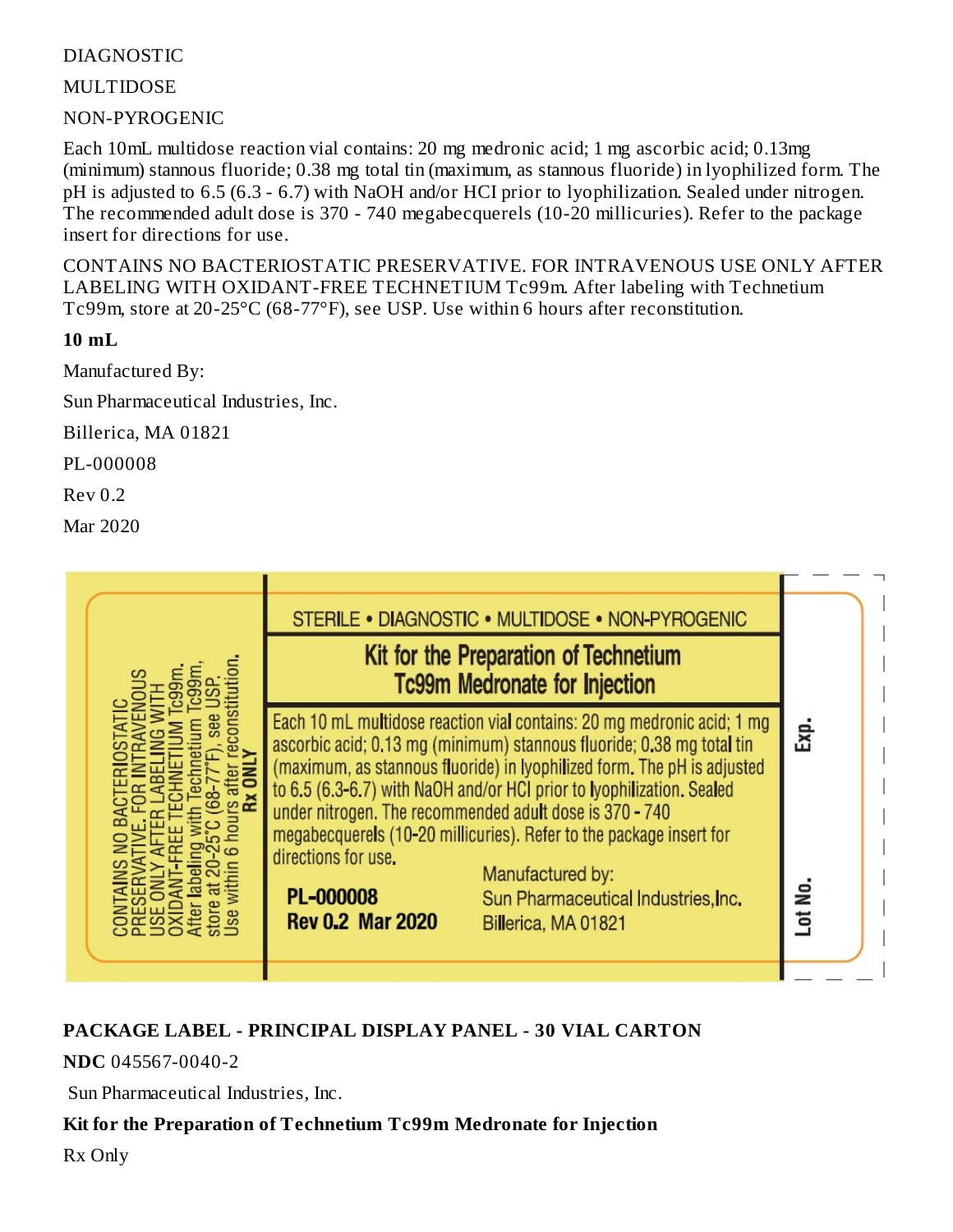# STERILE DIAGNOSTIC MULTIDOSE NON-PYROGENIC

#### **CONTENTS:**

1 Package insert, 60 radiation labels and 30 reaction vials. Each 10 mL multidose reaction vial contains: 20 mg medronic acid; 1 mg ascorbic acid, 0.13 mg (minimum) stannous fluoride; 0.38 mg total tin (maximum, as stannous fluoride) in lyophilized form. The pH is adjusted to 6.5 (6.3-6.7) with NaOH and/or HCI prior to lyophilization. Sealed under nitrogen. Contains no bacteriostatic preservative. For intravenous use only after labeling with oxidant-free Technetium Tc 99m. Do not use if solution is cloudy.

#### **Store as packaged at 20-25°C (68-77°F), s ee USP**

### **IMPORTANT:**

Read the enclosed package insert for full information on preparation, use and directions.

Store reconstituted vials at 20-25°C (68-77°F), see USP. Use within 6 hours after reconstitution.

The recommended adult dose is 370-740 megabecquerels (10-20 millicuries).

Manufactured By:

Sun Pharmaceutical Industries, Inc.

Billerica, MA 01821

PL-000011

Rev 0.3

Mar 2020



**PACKAGE LABEL – PRINCIPAL DISPLAY PANEL – RADIATION SHIELD**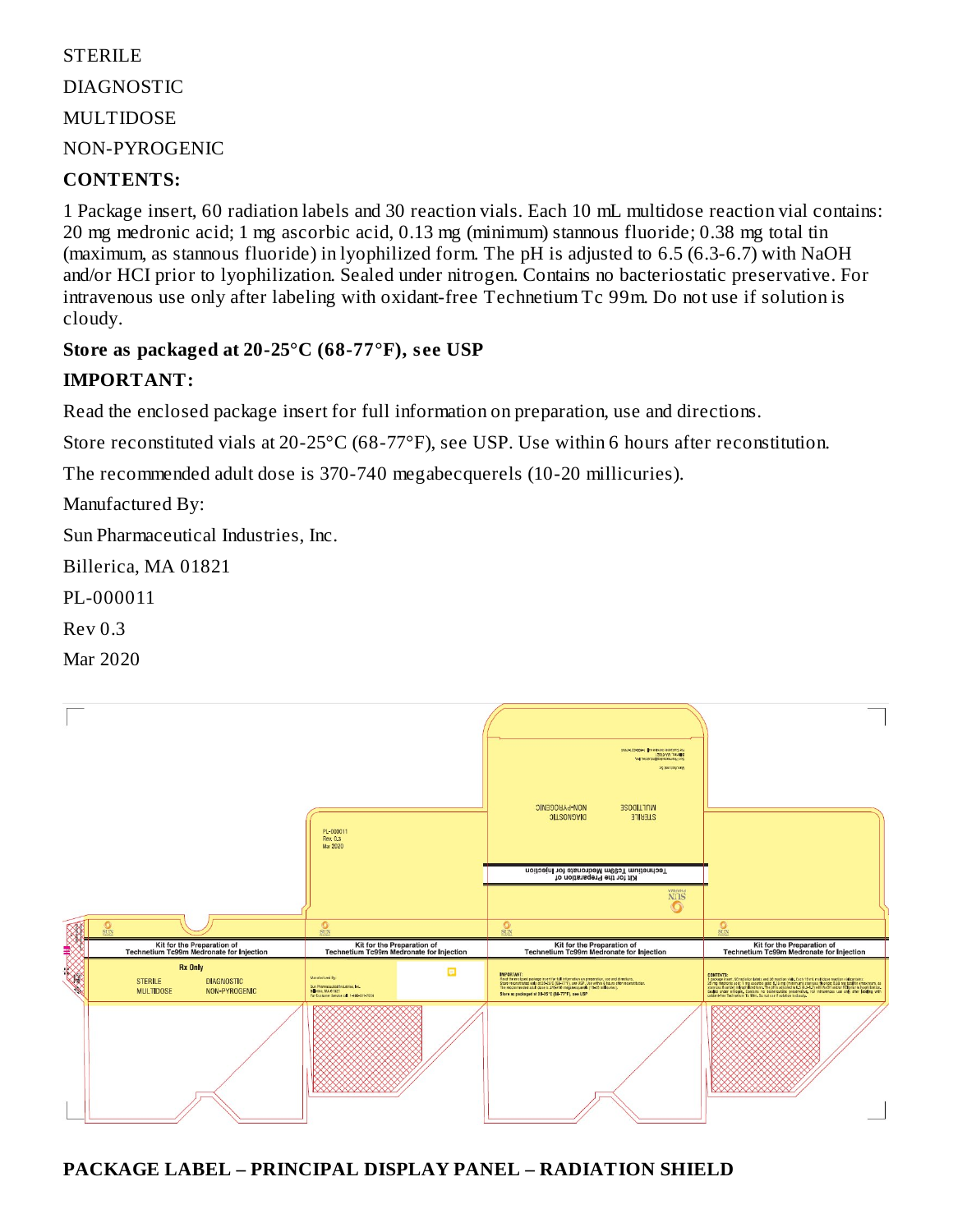#### CAUTION RADIOACTIVE MATERIAL

#### STERILE, NON-PYROGENIC, DIAGNOSTIC, KIT FOR THE PREPARATION OF TECHNETIUM Tc 99m MEDRONATE INJECTION DIAGNOSTIC FOR INTRAVENOUS USE

Total MBq (mCi) Volume

Assay MBq/mL(mCi/mL) as of

Each 10 mL multidose reaction vial contains: 20 mg medronic acid; 1 mg ascorbic acid; 0.13 mg (minimum) stannous fluoride; 0.38 mg total tin (maximum, as stannous fluoride) in lyophilized form. The pH is adjusted to 6.5 (6.3 – 6.7) with NaOH and/or HCl prior to lyophilization. Sealed under nitrogen. Contains no bacteriostatic preservative. For intravenous use only after labeling with oxidant-free Technetium Tc99m. Do not use if solution is cloudy. Store the reconstituted vial at 20-25°C (68-77°F), see USP, after labeling with Techneitum Tc99m. Use within 6 hours after reconstitution. The recommended adult dose is 370 – 740 megabecquerels (10-20 millicuries). Refer to the package insert for directions for use.

(SEE ENCLSOED PACKAGE INSERT)

Rx ONLY

Manufactured by:

Sun Pharmaceutical Industries, Inc.

Billerica, MA 01821

PL-000009

Rev 0.2

Mar 2020

| <b>CAUTION</b><br><b>RADIOACTIVE</b><br><b>MATERIAL</b> | STERILE, NON-PYROGENIC, DIAGNOSTIC, MULTIDOSE,<br>Kit for the Preparation of Technetium Tc99m Medronate for<br>njection<br>Diagnostic for Intravenous use                                                                                                                                                                                                                                                                                                                                                                                                                                                                                                                                                                                                                              |         |
|---------------------------------------------------------|----------------------------------------------------------------------------------------------------------------------------------------------------------------------------------------------------------------------------------------------------------------------------------------------------------------------------------------------------------------------------------------------------------------------------------------------------------------------------------------------------------------------------------------------------------------------------------------------------------------------------------------------------------------------------------------------------------------------------------------------------------------------------------------|---------|
|                                                         |                                                                                                                                                                                                                                                                                                                                                                                                                                                                                                                                                                                                                                                                                                                                                                                        |         |
|                                                         | Assay MBq/mL(mCi/mL) as of                                                                                                                                                                                                                                                                                                                                                                                                                                                                                                                                                                                                                                                                                                                                                             |         |
|                                                         | Each 10 mL multidose reaction vial contains: 20 mg medronic acid; 1 mg ascorbic acid;<br>0.13 mg (minimum) stannous fluoride; 0.38 mg total tin (maximum, as stannous fluoride)<br>in Iyophilized form. The pH is adjusted to 6.5 (6.3-6.7) with NaOH and/or HCI prior to<br>lyophilization. Sealed under nitrogen. Contains no bacteriostatic preservative. For<br>intravenous use only after labeling with oxidant-free Technetium Tc99m. Do not use if<br>solution is cloudy. Store the reconstituted vial at 20-25°C (68-77°F), see USP,<br>after labeling with Technetium Tc99m. Use within 6 hours after reconstitution.<br>The recommended adult dose is 370 - 740 megabecquerels (10-20 millicuries). Refer to<br>the package insert for directions for use.<br><b>Rx ONLY</b> |         |
|                                                         |                                                                                                                                                                                                                                                                                                                                                                                                                                                                                                                                                                                                                                                                                                                                                                                        | Lot No. |